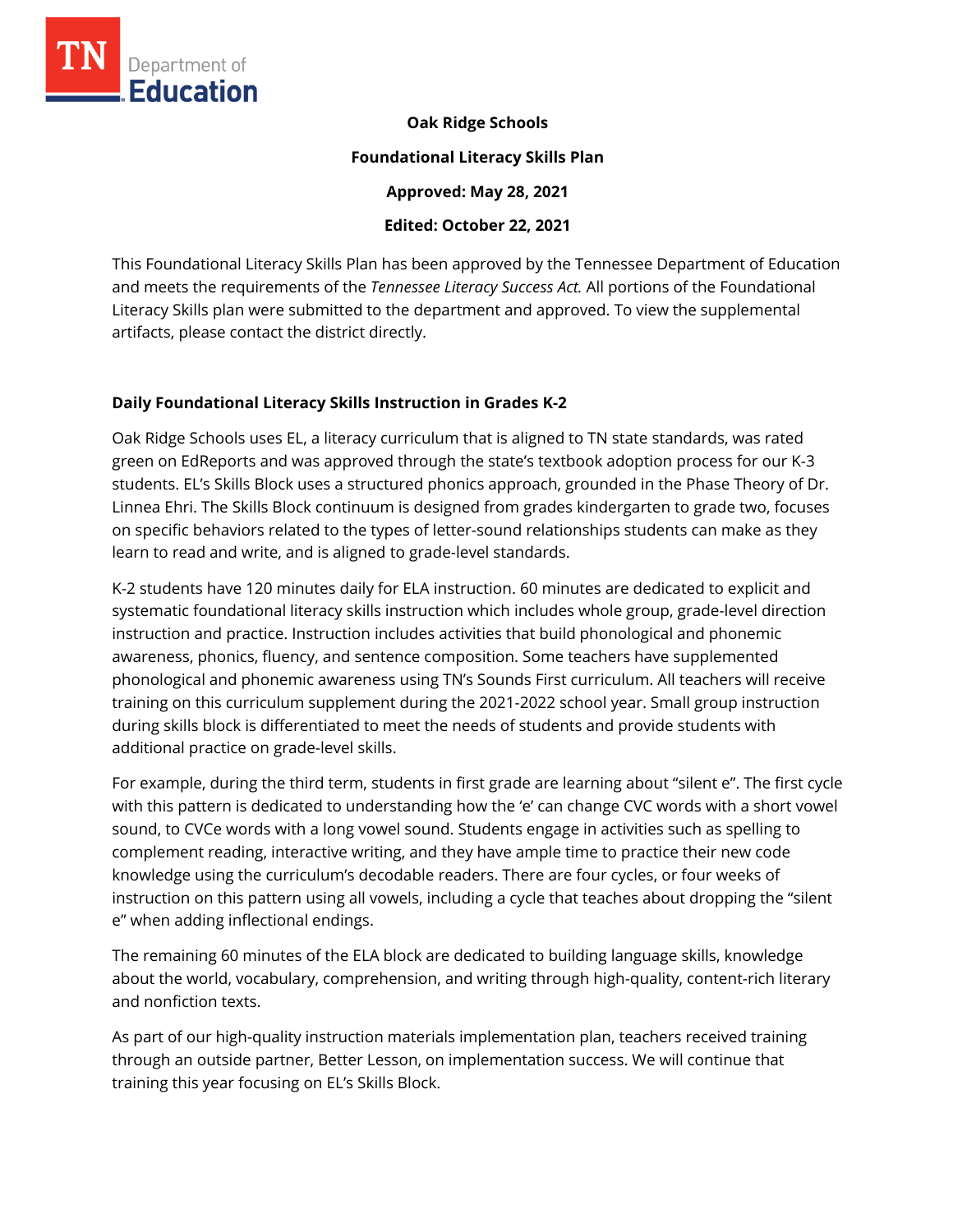Please see attached schedule.

# **Daily Foundational Literacy Skills Instruction in Grades 3-5**

Oak Ridge Schools 3rd grade teachers also use EL, a curriculum that is aligned to TN standards, was green on EdReports and was approved through the state's textbook adoption process. Third-grade students have a 2-hour integrated ELA block. All strands of the ELA standards are formally taught and assessed. Foundational skills are authentically applied throughout the ELA block in reading highquality, complex texts and writing in response to texts. Students spend most of the ELA block reading, discussing, and writing about texts that help them to build knowledge about the world in EL modules. The second hour is spent doing small group, differentiated learning with their teacher and their peers in ALL Block. ALL Block provides students with the opportunity for peer-to-peer interactions as they closely read their core texts, practice fluency, learn vocabulary, including morphology, grammar, and writing about texts.

In term 3 for example, third-grade students read multiple texts about the importance of clean water. They learn about access to water, demands on water, and water pollution. Throughout this module, students learn how authors use reasons to support points. They read a variety of texts on this topic and contrast the different ways authors present points. Then they use their learning to create a PSA about why and how we can all protect the world's water supply. During ALL Block, students engage in learning and activities that increase their academic vocabulary such as analyzing the words organism and constructing. They set fluency goals and engage in language dives using a passage from "Real Lives: Angola, Africa". Students that need additional support work with their teacher to fill gaps in word recognition and spelling.

Fourth and fifth-grade teachers use Guidebooks, a curriculum that is aligned to TN standards and was approved through the state's textbook adoption process. Fourth-grade students have a 90 minute ELA block, while fifth-grade middle school students have an 80-minute ELA block or split reading and language arts classes. Foundational skills are authentically applied throughout the ELA block as they read high-quality, complex texts and write in response to texts. Students spend most of the ELA block reading, discussing, and writing about texts that help them to build knowledge about the world in the Guidebook's units. Students meet in small groups with their teacher to focus on foundational skills and writing instruction using the curriculum's foundational skills support lessons and writing videos.

In term 4 for example, fourth-grade students engage in a unit on hurricanes. Targeted small group support includs learning about inflectional endings, rereading an excerpt from one of the texts in the hurricane unit, and then practicing fluency with another excerpt that includes multiple words with inflectional endings.

As part of our high-quality instruction materials implementation plan, teachers received training through an outside partner, Better Lesson, on implementation success. We will continue that training this year focusing on the EL's ALL Block and differentiated, small group support in Guidebooks.

Please see attached schedule.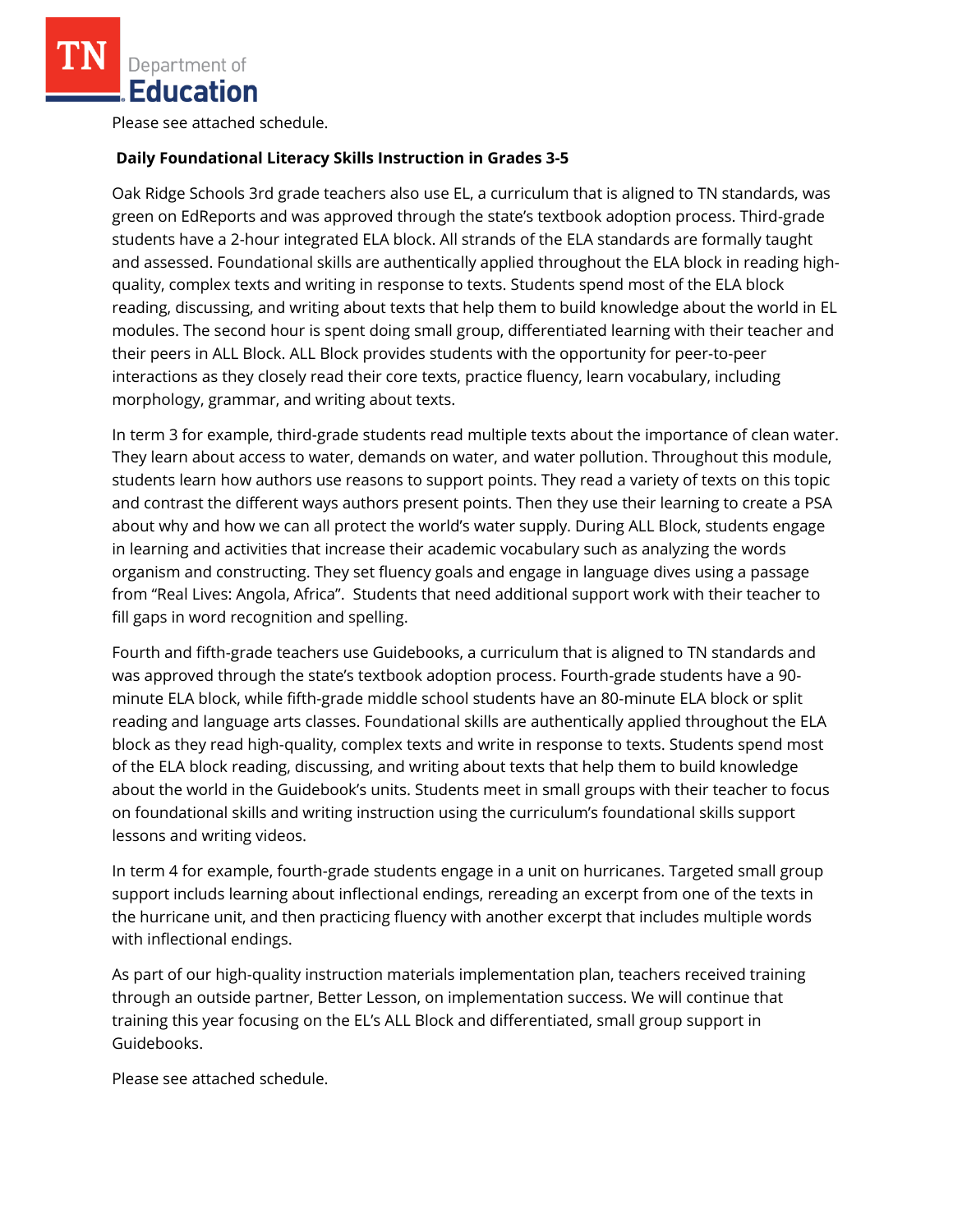#### **Approved Instructional Materials for Grades K-2**

LearnZillion - K-5 Expeditionary Learning

#### **Approved Instructional Materials for Grades 3-5**

LearnZillion - 3-5 Guidebooks

## **Universal Reading Screener for Grades K-5. This screener complies with RTI<sup>2</sup>and Say Dyslexia requirements.**

Tennessee Universal Reading Screener

#### **Intervention Structure and Supports**

Oak Ridge Schools uses STAR as our Universal Screener for grades K-5 to assess reading and math in the fall, winter, and spring. K-2 students also take the EL curriculum Benchmark Assessment three times a year on areas such as phonological awareness, letter ID and letter sounds, decoding, encoding, and fluency. AimswebPlus is used for progress monitoring.

Oak Ridge Schools uses a variety of materials to meet students' deficiencies. The primary intervention material is Fountas and Pinnell's Leveled Literacy Intervention in K-5. Other resources are available and vary by individual elementary school, for example, Pioneer Valley Literacy Footprints Intervention Kits and Scholastic Comprehension Club. Fifth-grade intervention resources in middle school also include Lexia Core5 which targets phonological awareness, phonics, automaticity and fluency, vocabulary, and comprehension.

In 2021-2022 we will be piloting Amplify mCLASS and 95% Group in grades K-4. Amplify's mCLASS uses Dibels to determine specific skill gaps and prescribes the instructional path based on the areas of need. 95% Group uses PASI and PSI to determine foundational skill gaps and prescribes the instructional path. All classroom teachers in K-4 will also have access to Amplify Reading, a supplemental, adaptive computer-based program that also provides teachers with small group lesson plans based on the needs of students identified within the program.

Reading Specialists, certified teachers, and paraprofessionals deliver instruction during RTI periods. Tier 3 students receive the most intense intervention. Each day they receive 45 minutes of direct instruction in a small group with weekly progress monitoring. Tier 2 students receive 30 minutes of daily, direct instruction intervention in small groups with bi-weekly progress monitoring. The academic areas that students receive explicit instruction and progress monitoring are determined by assessment results and classroom performance.

Oak Ridge intervention schedules are aligned with the expectations as outlined in the state RTI2 Framework.

RTI teams meet every 4.5 weeks to review data and evaluate intervention materials and placements. Multiple stakeholders such as classroom teachers, Reading Specialists, guidance counselors, and administrators make up the RTI teams. Progress monitoring data, grade-level classroom data, and intervention observational data are shared and discussed to determine if students are making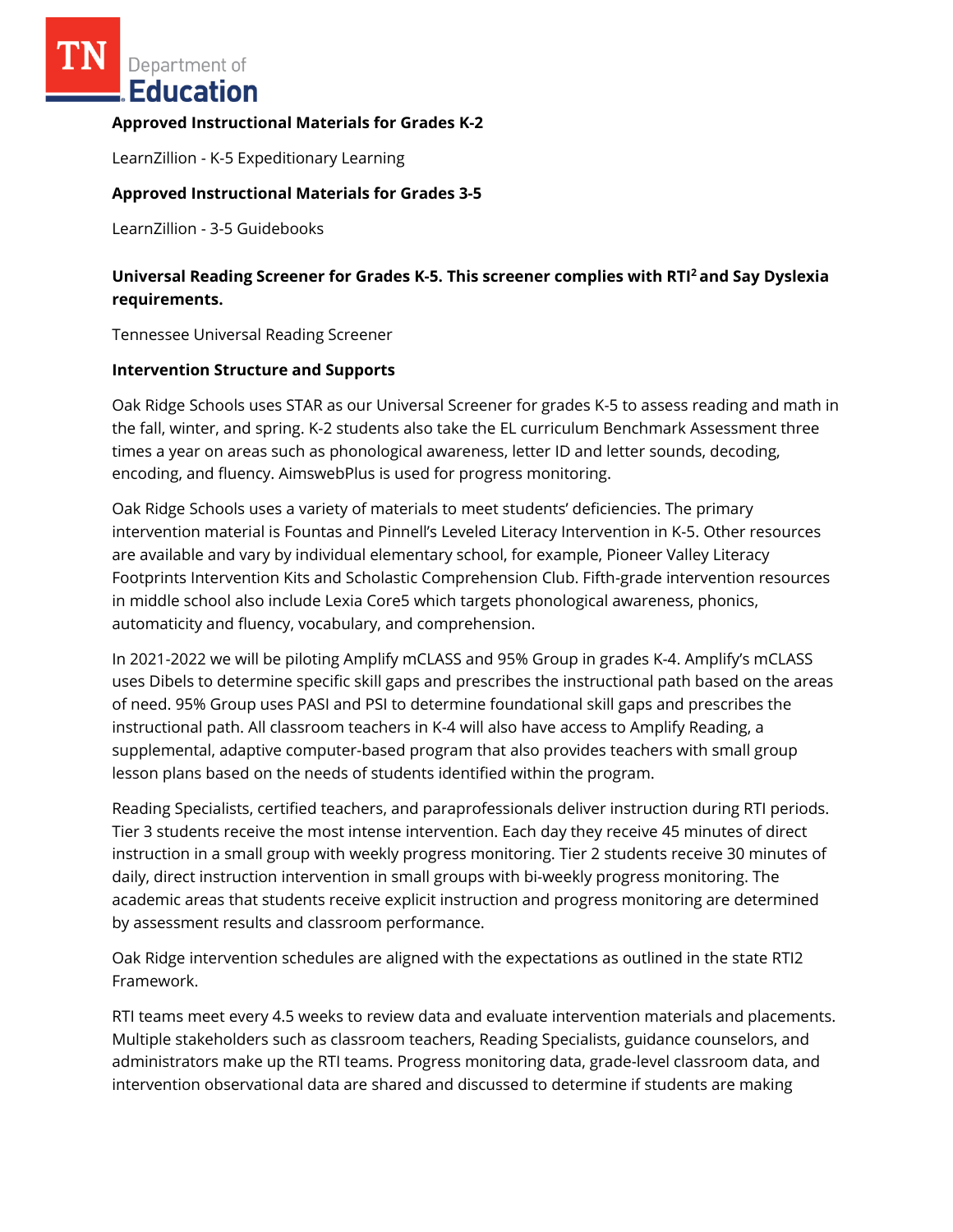progress. If there is limited progress, the RTI team makes a collective decision about what changes need to occur to meet the needs of students.

Please see attached intervention schedule.

### **Parent Notification Plan/Home Literacy Reports**

Knowing that early and intensive intervention is critical when children experience reading difficulties, Oak Ridge Schools provides parents with access to information about the importance of their child being able to read on grade level by third grade. We have provided parents with access to resources such as TDOE's newly released, free At-Home Decodable Reading Series.

Our district holds parent conference days twice a year for teachers to share information with parents about their child's progress in reading and math. Oak Ridge Schools notifies parents after the universal screener if their child will be receiving Tier 2 or Tier 3 intervention. The notification letters, sent three times per year K-5, provide parents with a brief description of the Tiers, the time spent daily in intervention, and the frequency of when progress is communicated. The notification letters provide information about the specific reading skills for which their child needs support, the importance of third grade reading proficiency, free resources families can use to support their child at home, and ways to get more information about RTI or the "Say Dyslexia" law. Parents are notified if their child's intervention services discontinue or change. Our district also has a Family Guide to RTI that shares information with parents such as what the RTI framework is, what it looks like, its key components, and ways parents can support at home. Please see attached K-8 parent communication letters. Letters are as follows: Tier 1 to Tier 2, Tier 2 to Tier 3, or Tier 1 to Tier 3 for all grades K-8.

### **Professional Development Plan**

Since Oak Ridge Schools has already partnered with Solution Tree as part of our 21-22 school improvement plan, we will engage in the department's Tennessee Early Reading Training during the summer of 2022. All PK-5 teachers will engage in one week of asynchronous learning focused on foundational reading development and instruction that is grounded in a phonics-based approach. We will ensure that participating educators earn a completion certificate prior to the beginning of the in-person training provided by the department. PK-2 teachers will register for the second week of in-person training being offered by the department during the summer of 2022. If openings are available, Reading Specialists, special education teachers, PLC coaches, and grades 3-5 teachers will also register. This training will build a strong foundation in reading development and instruction for our teachers and will support the reading development of our students. All K-5 teachers in our district participated in professional learning with our Better Lesson partners during the 2020-2021 schoolyear. In 2021-2022, teachers will continue learning with Better Lesson focusing on Skills Block, ALL Block, and small group, foundational skills instruction in Guidebooks. Training dates with Better Lesson are July 26, August 25, and September 29. In July 2021, every teacher in the district will attend PLCs at Work Institute by Solution Tree. In addition, PLC coaches are being placed at every building. K-2 collaborative teams will include using EL's curriculum foundational skills benchmark data, ongoing common assessments, and anecdotal evidence to monitor students' foundational skills acquisition and application. 3-5 collaborative teams will include using benchmark data and